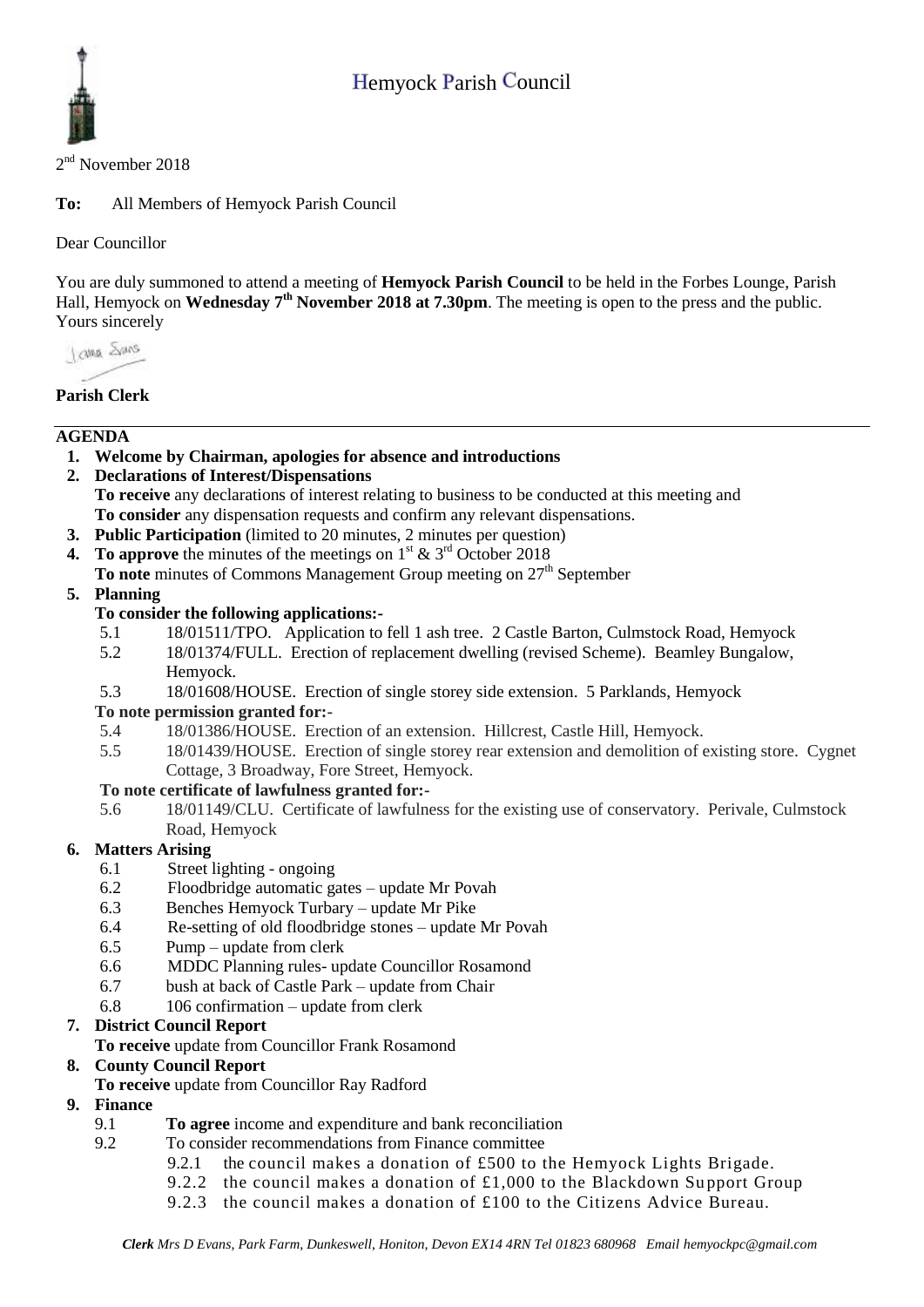- 9.2.4 the council purchases necessary cleaning items and equipment up to the value of £1,000 in readiness for taking over the public conveniences.
- 9.2.5 the council funds a new fire shutter at the Healthy Living Centre up to a maximum cost of £4,000. The healthy living centre to attempt to obtain 3 quotations.

### **10. Clerk Update**

- **To receive** update from Clerk
- **11. Longmead**
	- **To receive** any relevant information
	- 11.1 bridge update from clerk/Mr Povah
- **12. Highways** 
	- **To receive** any relevant information
	- 12.1 Ruggs Moor update from Clerk
	- 12.2 Station Road pavements update from clerk/Mr Povah
- **13. Cemetery** 
	- **To receive** any relevant information
	- 13.1 **Consider** quotations to make good/safe two memorials
	- 13.2 **Consider** quotations to remove dead tree in cemetery
- **14. Footpaths**
	- **To receive** any relevant information.
	- 14.1 **Update** from Miss Lawrence ref footpath at Higher Lease Farm
- **15. Commons Management Group CMG**
	- **To receive** any relevant information
- **16. Village Maintenance**
	- **To receive** any relevant information
	- 16.1 **To discuss and agree** additional tasks
- **17. Public Conveniences**

**To receive** any relevant information.

- 17.1 update from HS/RC/TB reference appointment of a cleaner.
- 17.2 update on parking lines from clerk
- **18. Garages Youth Project** 
	- **To receive** any relevant information
- **19. Blackdown Hills Parish Network To receive** any relevant information
- **20. Blackdown Healthy Living & Activities Centre To receive** any relevant information
	- 20.1 Update from Mr Povah and agree quotation reference wind barriers

# **21. Happening Hemyock 3 rd November 2018**

**To receive** any relevant information.

- **22. Asset Management –**
	- **To receive** any relevant information
- **23. Correspondence**

# **To consider**

- 23.1 email from Summerfield requesting a meeting.
- 23.2 consider email request for permission to site fish and chip van at Longmead on a weekly basis.
- **24. Items raised by Chairman**
- **25. Items raised by Councillors**
- **26. Public Participation**
- **27. PR**
- **28. Date of the Next Council Meeting Wednesday 5 th December 2018 at 7.30pm, Forbes Lounge, Parish Hall**